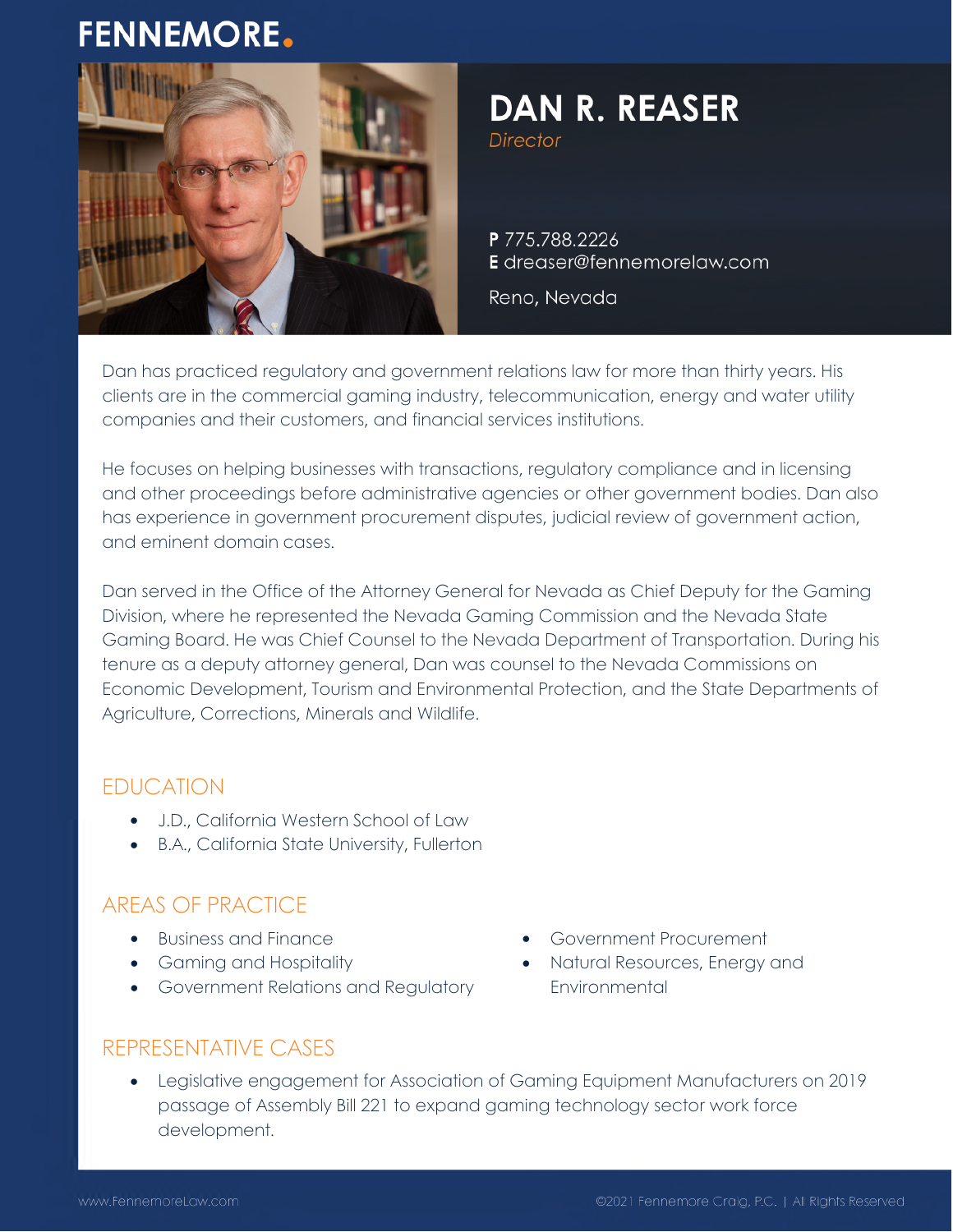- Representation in 2019 of Wynn Las Vegas, LLC for Nevada Gaming Commission licensing of Marilyn Spiegel as the President for Las Vegas properties.
- Engagement in 2019 by international payment processor firm in connection with multijurisdictional gaming regulatory compliance and licensing for associated equipment technology development for use in the casino point of sale operations.
- Nevada special corporate and gaming counsel to underwriters in the initial public offering by social gaming technology company in 2019.
- 2018 engagement as counsel for Tronox, LLC in sale of Electrolytic Division to EMD Acquisition LLC.
- 2018 representation of MHM Solutions, Inc. in successful cancellation of contract award for temporary medical services by Nevada State Purchasing Division based on violation of state procurement laws.
- Nevada special gaming counsel on 2018 working capital loan by international investment bank to holding company of publicly traded multi-jurisdictional gaming resort hotel company.
- 2017 officer and director licensing and public share redemption transaction approval by Nevada Gaming Commission for Tracinda Corporation as controlling shareholder the Estate of Kirk Kirkorian and largest private holder of equity stock in MGM Resorts International.
- 2017 approval for Calpine Energy Solutions, LLC of merger with ECP ControlCo, LLP and related license transfer.
- Separate engagements during 2017 for a multi-property resort hotel firm, a gaming technology company, and a skill-based mobile games platform operator on multijurisdictional gaming regulatory matters relating to various social gaming and sports wagering platforms.
- 2016 preliminary finding of suitability for Station Casino's Project Redfield Reno.
- 2016 negotiation for City of Boulder City of Post-2017 Hoover Power electric service contract and related agreements with United States Bureau of Reclamation and Western Power Administration.
- 2015 passage for the Association of Gaming Equipment Manufacturers of Senate Bill 9 and related adoption of Nevada Gaming Commission regulations authorizing development and play in Nevada of electronic skill-based games.
- 2014 licensing and approvals for acquisition by Global Cash Access Holdings, Inc. of Multimedia Games Holding Company, Inc.
- 2013 adoption for International Game Technology and Bally Technologies, Inc. of Nevada Gaming Commission Regulations authorizing multi-state progressive prizes for linked slot machines.
- 2012 and 2011 licensing and approvals for acquisition by private equity consortium of Aliante Casino & Hotel from Stations Casino, LLC.
- 2011 approval of utility environmental protection act permits for Armagosa Valley Solar I, LLC to construct 500 megawatt solar generation plant.
- 2011 and 2010 approvals for credit facilities and notes offerings by International Game Technology.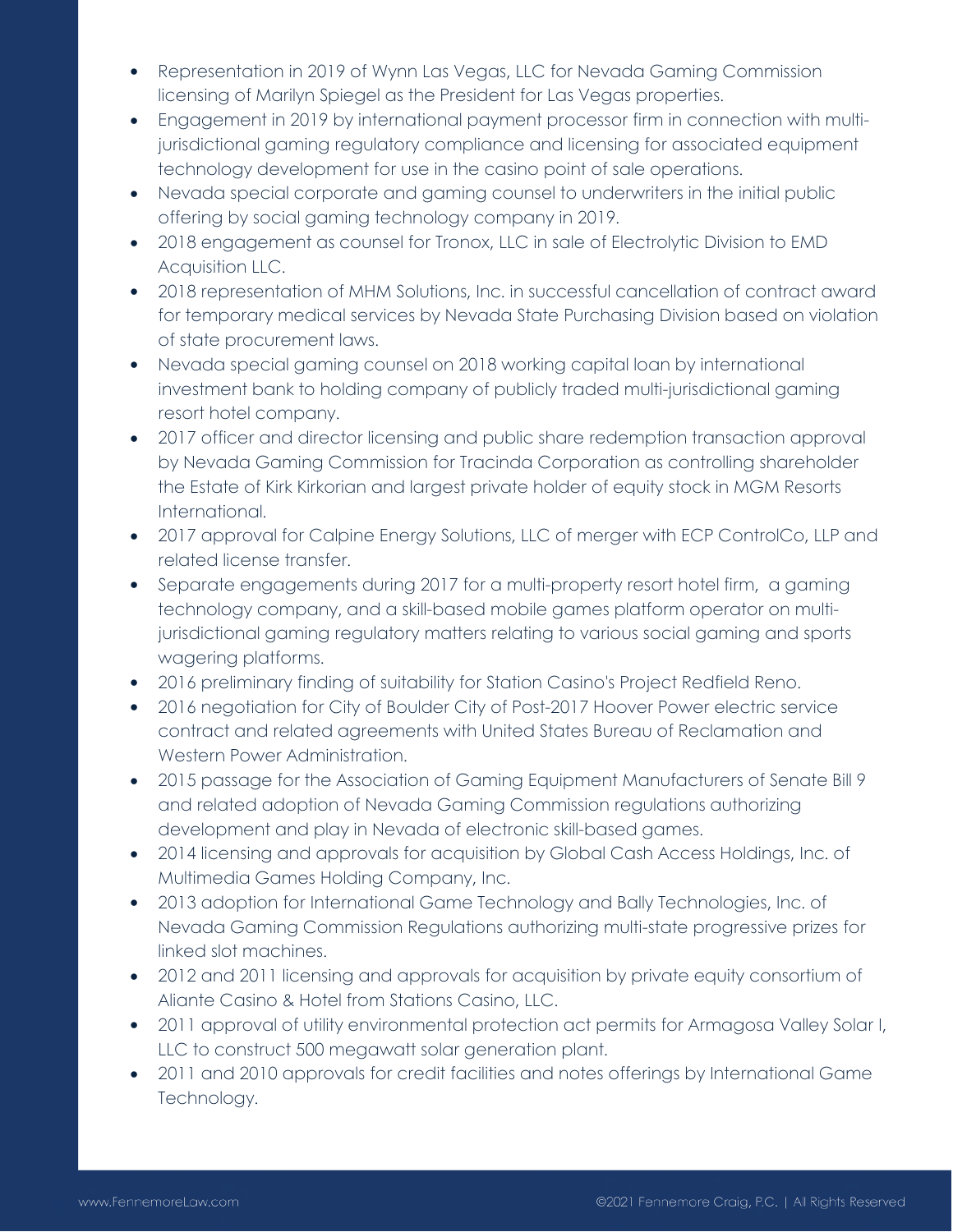- 2011 and 2009 legislative engagements for the Association of Gaming Equipment Manufacturers on Assembly Bill 294 and Senate Bill 83 providing for the regulation of gaming device independent contractors.
- 2010 approval of award and contract by Regional Transportation Commission of Washoe County for First Transit.
- 2009 approval of award and contract by Nevada Public Employees Retirement System for Diversified Dental Services, Inc.
- 2007, 2003 and 1999 legislative engagements for AT&T, Inc. and SBC Communications, Inc. on Assembly Bill 518, Assembly Bill 526, Senate Bill 400 and Senate Bill 440 adopting the state video services franchise act and proving plan and program for telecommunications market regulatory reform.
- 2007 approvals of merger of First Republic Bank with Merrill Lynch Bank & Trust.
- 2006 approval of demutualization of Employers' Insurance Group.
- *International Game Technology, et al. v. Second Judicial District Court, et al.,* 122 Nev. 132, 127 P.3d 1088 (2006).
- *Attorney General v. NOS Communications,* 120 Nev. 65, 84 P.3d 1052 (2004).
- 2003 licenses and approvals for formation of Schwab Bank, N.A.
- 2003 approval for SBC Communications, Inc. to offer long-distance service under Section 271 of the Telecommunications Act.
- *Sengel v. International Game Technology,* 116 Nev. 565, 2 P.3d 258 (2000).
- 1999 initial registration and licensing of Sierra Design Group as manufacturer and distributor of gaming equipment.
- 1999 approval for SBC Communications, Inc. to acquire Ameritech Corporation.
- 1998 and 1997 initial registration and licensing of Starwood Hotels & Resorts Worldwide, Inc. and acquisition of ITT Sheraton Corporation and Caesars World, Inc.
- 1997 legislative engagement for First Republic Bank on Assembly Bill 360 providing for banking and thrift company regulatory reform.
- 1996 approval for SBC Communications, Inc. to acquire Pacific Telesis Corporation.
- 1996 approvals of acquisition of First Interstate Bank by Wells Fargo, N.A.
- 1995 initial registration and licensing of WMS Industries Inc. as manufacturer and distributor of gaming equipment.
- *Kraft v. Jacka*, 872 F.2d 862 (9th Cir. 1989).
- *Hotel Employees v. State Gaming Control Bd.,* 103 Nev. 588, 747 P.2d 878 (1987).

#### AWARDS AND HONORS

- *Chambers USA,* Leading Lawyers for Business, 2005-2021
- *Best Lawyers in America*®*,* Administrative/Regulatory Law, Energy Law, Gaming Law, 2005-2021
- *Mountain States Super Lawyers*®*,* Gaming, 2007-2021
- *Best Lawyers in America*®*,* Lawyer of the Year, Gaming Law, 2015, 2019
- "Legal Elite," *Nevada Business Magazine*, 2017
- AV® Preeminent<sup>™</sup> Peer Review Rated (the highest rating available), by Martindale-Hubbell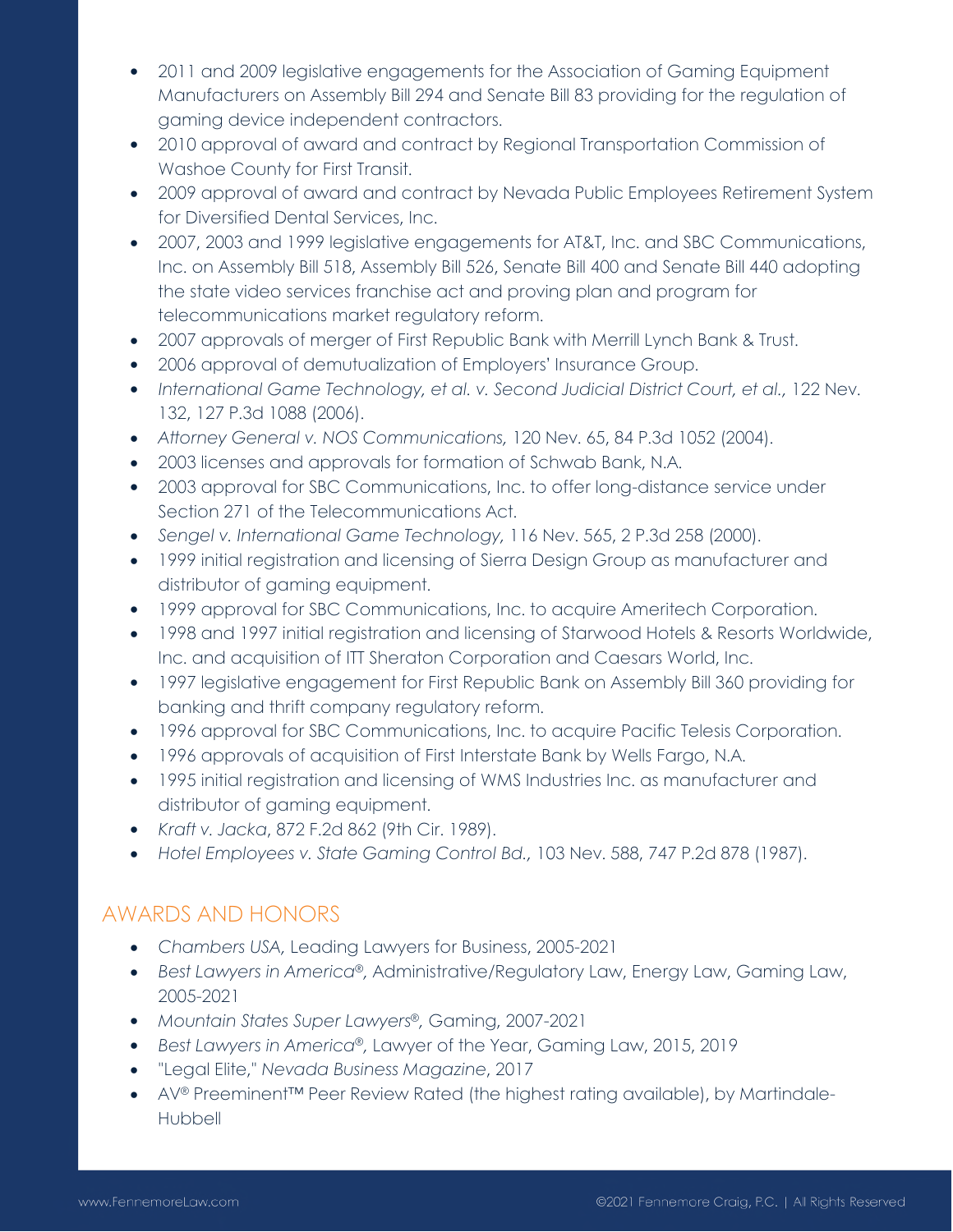#### ARTICLES AND PRESENTATIONS

- Quoted, "Lawsuit filed against Nevada mail-in voting law," KTVN 2 News, August 5, 2020
- Co-author, "Nevada Creates Tax Amnesty Program Providing Relief From Penalties and Interest," Fennemore Client Alert, July 24, 2020
- Co-author, "Nevada Businesses Should Not Delay Renewing Their Licenses and Permits," Fennemore Client Alert, April 23, 2020
- Quoted, "Betting on Nevada: Gaming Industry Outlook," *Nevada Business Magazine,*  February 1, 2020
- Author, "OPINION: Plea for further restrictions on ex parte communications with the Nevada Gaming Commission is misguided," *CDC Gaming Reports, Inc*., January 24, 2020
- Quoted, "Nevada Gaming Attorneys Caution Lawmakers on Sports Betting: 'You Really Have to Give It Some Serious Thought'," *The Nevada Independent,* January 14, 2020
- Presenter, "Best Practices for the Future of Sports Betting," NCLGS Winter Meeting, January 2020
- Author, "A Missed Chance: Nevada's Rejection of Adaptive Play for Skill-Based Games," *Gaming Law Review,* June 2018
- Speaker, "Regulatory Challenges: Problems and Solutions," IMGL Spring Conference, March 9, 2018
- Quoted, "PropSwap: A Company Looking to Hedge Your Bet," ESPN, November 8, 2017
- Co-author, "Nevada Energy Choice," Fennemore Client Alert, October 12, 2017
- Author, "The Next Evolution in Gaming Law," *Super Lawyers*, 2016
- Author, "Nevada Lobbying, PACs and Campaign Finance," *SCG Legal,* 2015
- Author, "Gaming Law Jurisdictional Comparison: Nevada," *Thompson Reuters European Lawyer Reference Series,* 2014
- Author, "A Tie That Binds: Nevada Embraces Multi-Jurisdictional Progressive Prize Systems," *10 Casino Lawyer 1*, Spring 2014
- Author, "Regulation of Gaming Device Software Development: Nevada's Paradigm Shift on Independent Contractors," *2 UNLV Gaming Law Journal 1*, 2011
- Panelist, "Post-2017 Hoover Power Contracting: Building a Framework for Challenges of Delivering Hydropower for the Next Fifty Years," State Bar of Nevada Section on Energy, Utilities and Communications Law Section Annual Conference, April 29, 2016
- Panelist, "Regulatory Developments on Skill Based and Hybrid Games," International Masters of Gaming Law, Spring Meeting, April 22, 2016

## PROFESSIONAL AND COMMUNITY ACTIVITIES

- **•** Member, Clark County Bar Association
- Member, Washoe County Bar Association
- Member, American Bar Association
- Member, International Masters of Gaming Law
- Member, International Association of Gaming Advisors
- Chair, Nevada Taxicab Authority Board